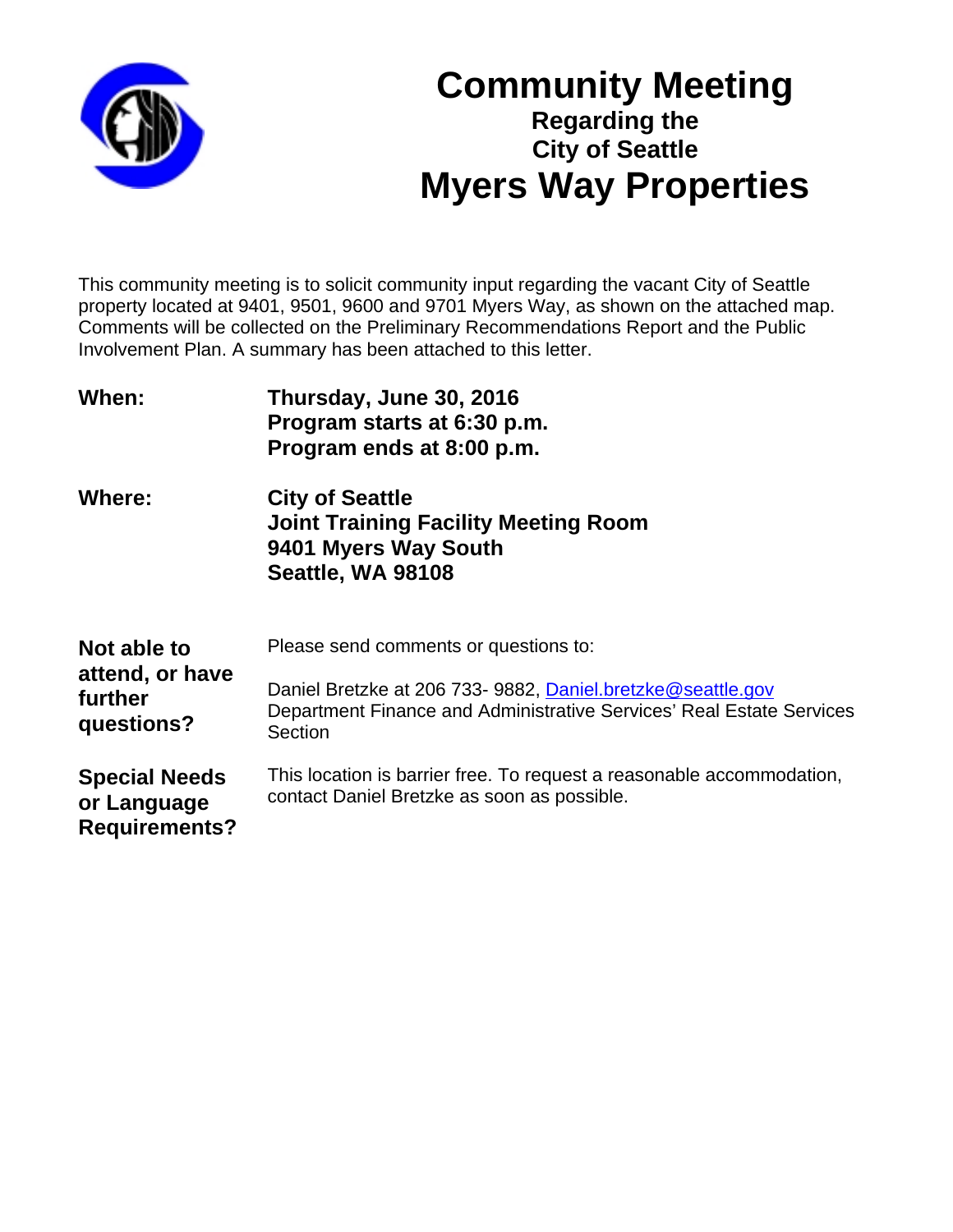## **Myers Way Excess Property Summary**

#### **Property Background**

- In 2003, the City purchased a larger property than what was needed for the development of the Joint Training Facility (JTF). A portion of the property was planned be sold to help pay for the land purchase. In 2006, Council directed that the sale of the extra land should help stimulate economic development in the Highpoint neighborhood. An agreement was made to sell the property to Lowes for a retail center, although the transaction was not completed.
- The property is a former gravel mine. It has areas of vegetated steep slopes, wetlands and level developable land. One level area contains subsurface soils with high levels of lead and arsenic contamination, which needs to be cleaned up. The property is zoned Commercial 2-65. This zoning allows uses such as warehouses, wholesale, research and development, and manufacturing.

## **Financial**

The entire property has been appraised at \$14 million dollars. The level developable land represents the majority of this value. Potential sales proceeds will be used to pay the following:

| To pay the outstanding balance on the loan used to purchase the property: | \$1.3 million |
|---------------------------------------------------------------------------|---------------|
| • To pay interfund loan to assist homelessness:                           | \$5.0 million |
| • To reimburse the Dept. of Finance and Admin. Services for consultants   | \$0.5 million |

## **Potential Uses Considered**

- **Housing:** The Seattle Office of Housing determined that the property is not economically viable for low income housing development due to the lack of utility infrastructure (water lines, sewer lines, etc.) and property development costs.
- **City Department Use**: Seattle Public Utilities (SPU) and Seattle Department of Transportation have looked at using the level developable property for maintenance shops. Seattle Parks maintains the nearby Westcrest Park and other hill side green belts, and based on open space needs elsewhere in the City, has not identified this parcel as a priority for an active park.
- **Commercial Development:** The City has been approached by various commercial developers. Development proposals have included a retail big box center, distribution warehouse, a retail shopping center, a recreational facility and a manufacturing company.

#### **Draft Property Recommendations**

## **The draft recommendation includes a balance of planning for future City needs, financial consideration of the outstanding loans on the property and enhancement or preservation of natural spaces:**

- *The property immediately south of the JTF: (9401 Myers Way S)*:
- This property is proposed to be used for a future expansion of parking and training areas at the JTF. Within 15 years, City will need to relocate city parking uses at the Arrowhead Gardens Apartments. Other training needs, such as driver safety training and trench safety have been identified.
- *The properties south of Roxbury Street and north of the City Light Right of way: (9501 Myers Way S)*
- This property is proposed to be sold at fair market value. It could be sold through a negotiated sale with a developer that supports community needs such as job creation or mixed use activities. The property could be marketed with the use of a real estate broker to facilitate a sale for such purposes while assuring appropriate financial compensation to the City.
- *The properties south of the Seattle City Light Right of way and east of Myers Way: (9600 and 9701 Myers Way S)*: FAS will identify a purchaser who will preserve and enhance the natural environment of the property and complete a negotiated sale. Examples may include a land trust foundation that would permit public access for recreation and education, an adventure park operator that would preserve trees and allow public access, or a commercial developer that would preserve or enhance the natural areas. If a sale is not completed within two years, then the property is proposed to be transferred to the Seattle Parks Department for green space. Parks would consider what level of public access would be suitable through their own processes and budget.

#### **Draft Public Involvement Plan and Opportunities for Input:**

#### **Previous Community Comment and Involvement**

 A public notice and additional information about the properties has been posted on the City website for public review and download.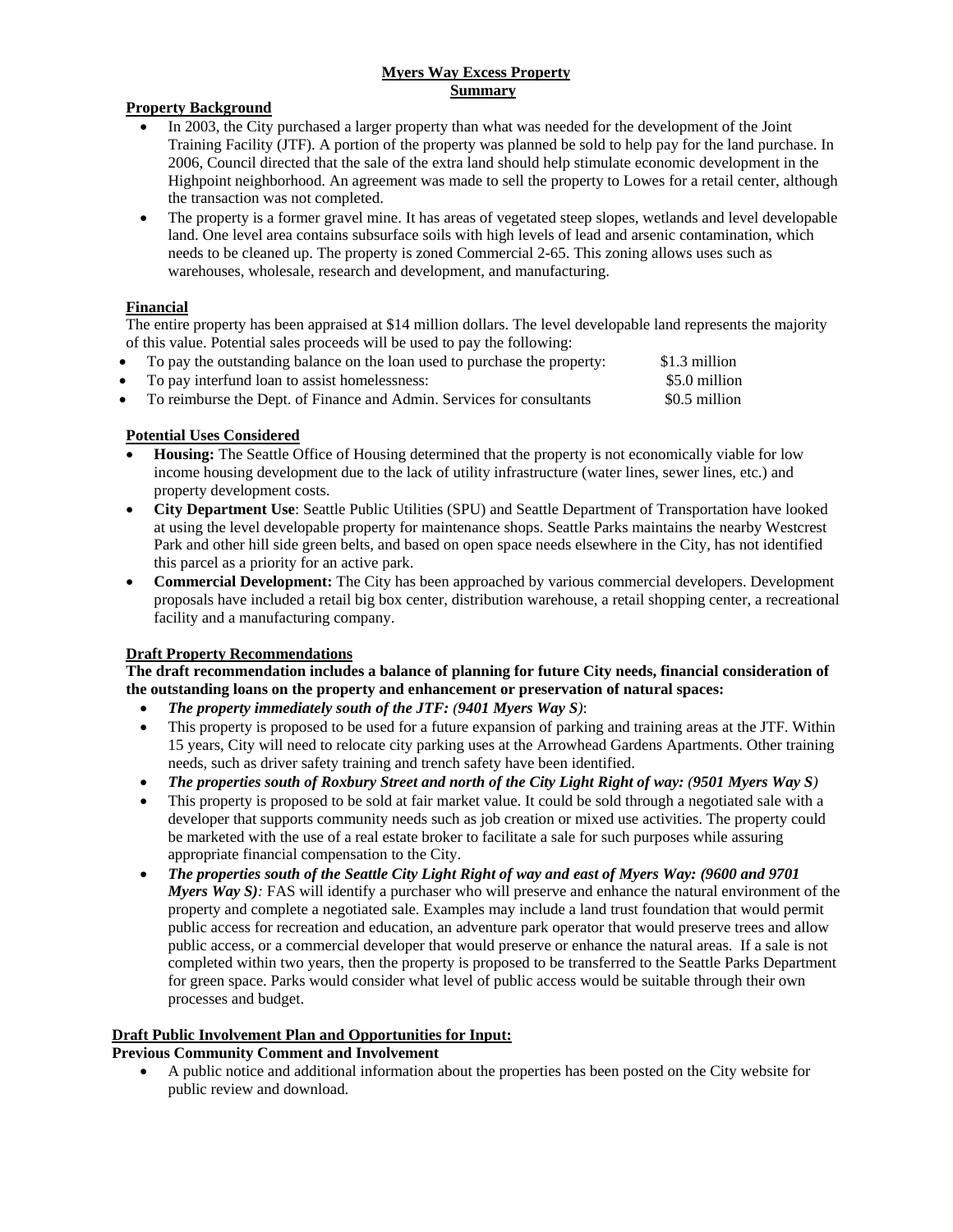- A public notice and an initial neighborhood mailing of 302 notice soliciting comments on disposition or reuse of the property was sent to residents/owners within 1000-foot radius.
- A second neighborhood notice was sent to residents living within a 1,000-foor radius of the property including all the senior apartments at Arrowhead gardens.

## **Draft Preliminary Recommendations Report**

- The Draft Preliminary Recommendation Report and draft public involvement plans will be sent to parties of record for comment.
- The Draft Preliminary Recommendations Report will be available on the City Real Estate Services website.
- A Notice of Recommendation sign and notice of comment on the proposed public involvement plans will be installed on the property on June 15, 2016.

## **Future Outreach**

- 1) A public meeting will be scheduled for a date in late June 30 2016 at the Joint Training Center, with notice as follows:
	- a. Property owners and residents living within a 1,000-foot radius of the property
	- b. Other community groups as suggested through public comment on as suggested by Mayor and City Council.
- 2) The public meeting will be held at the Joint Training Center on June 30, 2016 at 6:30 pm. This meeting will provide an opportunity to provide additional written comment and public comments on the Draft Preliminary Recommendation Report. The public meeting will be moderated by a third party consultant. Multilingual speakers will be present to answer questions and record comments from non-English speaking citizens.
- 3) FAS will keep the names of attendees, and will add them to the party of record list.
- 4) Outreach to Neighborhood Groups and organizations as follows:
	- High Park Action Committee
	- Highland Park Improvement Club
	- Westwood/Roxhill/Arbor Heights Community Council
	- Delridge Neighborhood Development Association (DNDA)
	- Delridge Neighborhoods District Council
	- White Center Development Association
	- Outreach at neighborhood events such as community fairs or business mixers.
	- Arrowhead Gardens Residents
	- Other community groups as suggested through public comment or as suggested by Mayor and City Council

#### **Additional opportunities for community input**

- Legislation authorizing sale of the property including the Final Report and Public Involvement Report, to the City Council.
- FAS will continue to collect all comments and or proposals
- At the Council committee meeting to take action on the legislation, FAS will provide an updated summary of all comments received to date.

#### **Contact**

Daniel Bretzke, Department of Finance and Administrative Services Daniel.bretzke@seattle.gov